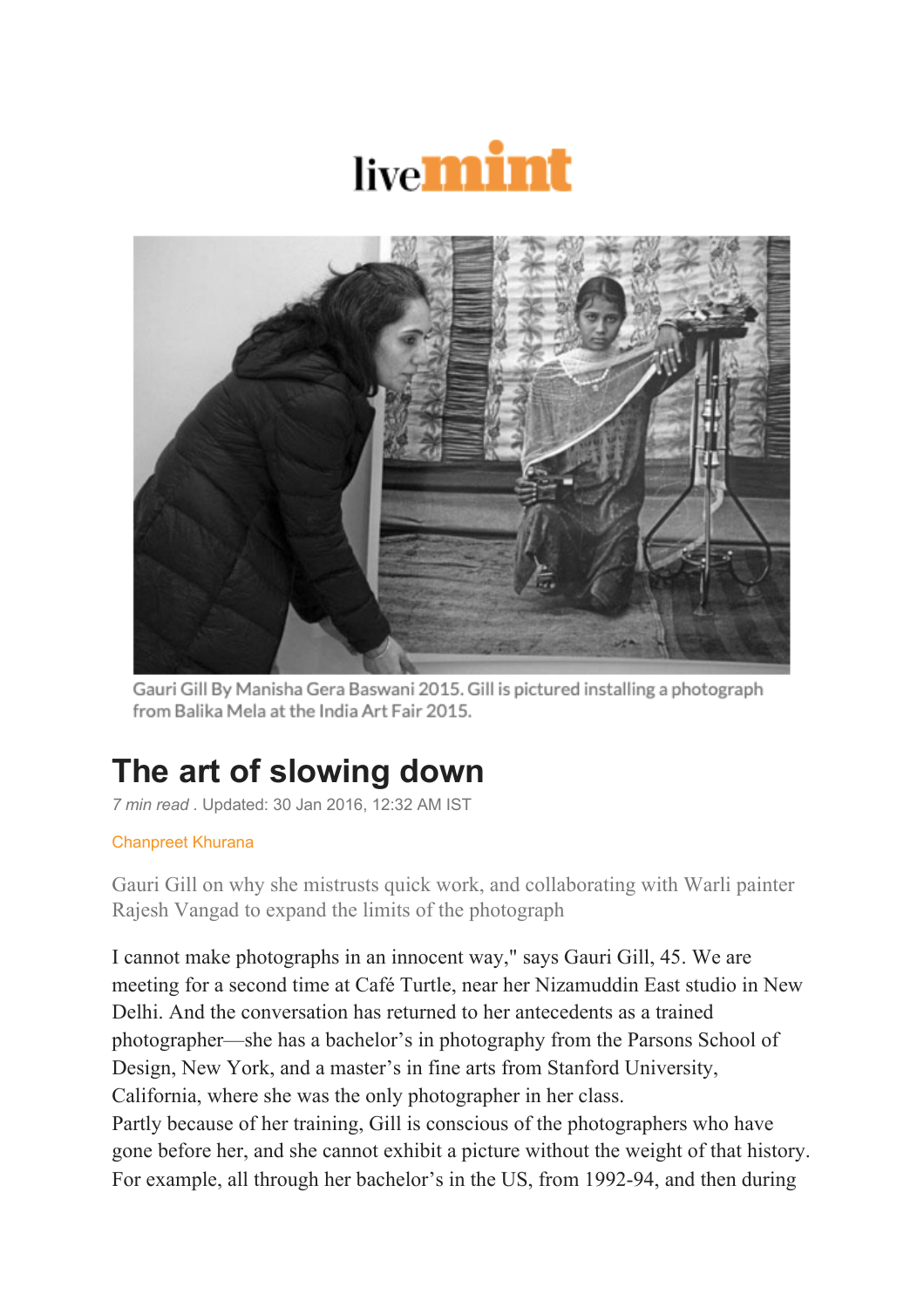her master's from 2000-02, she shot images of Indian-Americans. These were people she met all the time in the US, yet there was no trace of them in her classroom or on the walls of the museums she visited.

"Later, while editing the work, I decided to position it as a conversation with Robert Frank's seminal work The Americans.... He had his version of the Americans, and these are mine," she says.

As a cue to viewers, Gill also called her own series The Americans. The show opened at Bose Pacia in Kolkata in 2008. It was her first show. She was 38 at the time. Till then, the photos had been sitting in boxes. "I mistrust quick work," she says. "I like to let the photos sit. You may think one day that you have done this genius thing. But when you see the photo over a period of time, sometimes that feeling passes and only sometimes it holds."

Digital photography and social media have made it possible to instantly shoot and share pictures. They are quickly consumed and often quickly forgotten. They are, in a way, a foil to Gill's photographic practice, where she deliberates on everything, from the photo-historical context of a picture to whether to print it on glass or archival paper. Gill still uses analogue cameras and prints many of her photos using the old, more expensive and much slower silver gelatin process. This kind of unhurried commitment to a subject is an important part of what makes Gill's photographs art objects, says gallerist Peter Nagy. "The digital photographic revolution has made everyone a photographer now," Nagy says. "What we want is for professional photographers to take us to a place that we will never go to in our lives and learn things that otherwise we wouldn't learn. And that's exactly what Gauri did with her desert pictures (Notes From The Desert). She got under the skin of nomadic communities (including Jogi nomads, Muslim migrants and Bishnoi peasants) in western Rajasthan precisely because she gave it so much time. If you know Diane Arbus, the famous American photographer, she was able to shoot people because of getting into these people's lives. A lot of Dayanita's (Dayanita Singh's) portraits took a very long time, but she gave it that time to get to know people so that they felt comfortable with her taking their pictures."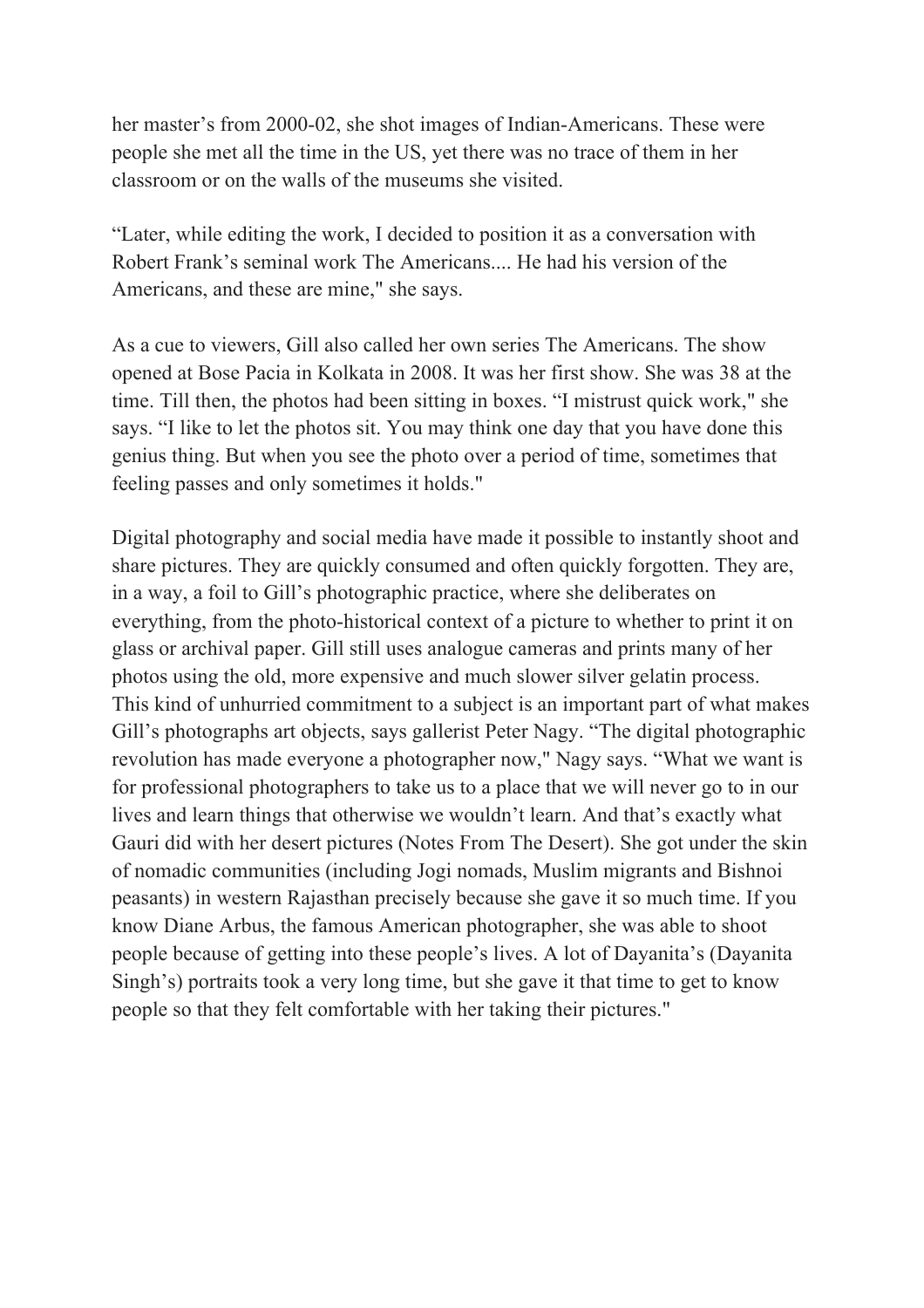

Notes From The Desert is in some ways Gill's magnum opus. She has been going back to the same places in Rajasthan—Lunkaransar in Bikaner, Barmer, and Osiyan in Jodhpur—since 1999, to meet mainly the same people, often without an agenda. For a year after her master's, she lived for the most part in Rajasthan. Later, she taught photography at the American School in New Delhi from August 2003 to December 2008, and every chance she got—weekends, long holidays—she went back to meet friends: Izmat, Nyala, Urma and others who are still part of her life. "The first time I visited Izmat's village, looking for the local school, I was completely lost. Her daughter Jannat started crying because she thought I was a boy with my short hair and jeans and kurta. They didn't know what to make of me," Gill recalls.

When Nagy first saw Gill's "desert pictures", as he calls them, she had been photographing within the communities in Rajasthan for nine years. Nagy thought the pictures were ready to show. Gill, however, wanted more time. She wouldn't show the photos for two more years. "I need to do my very best to try and answer my own questions before I can share the work. I also have a responsibility when representing real people, I have to try to get it right," Gill explains as she sips her second cup of Americano.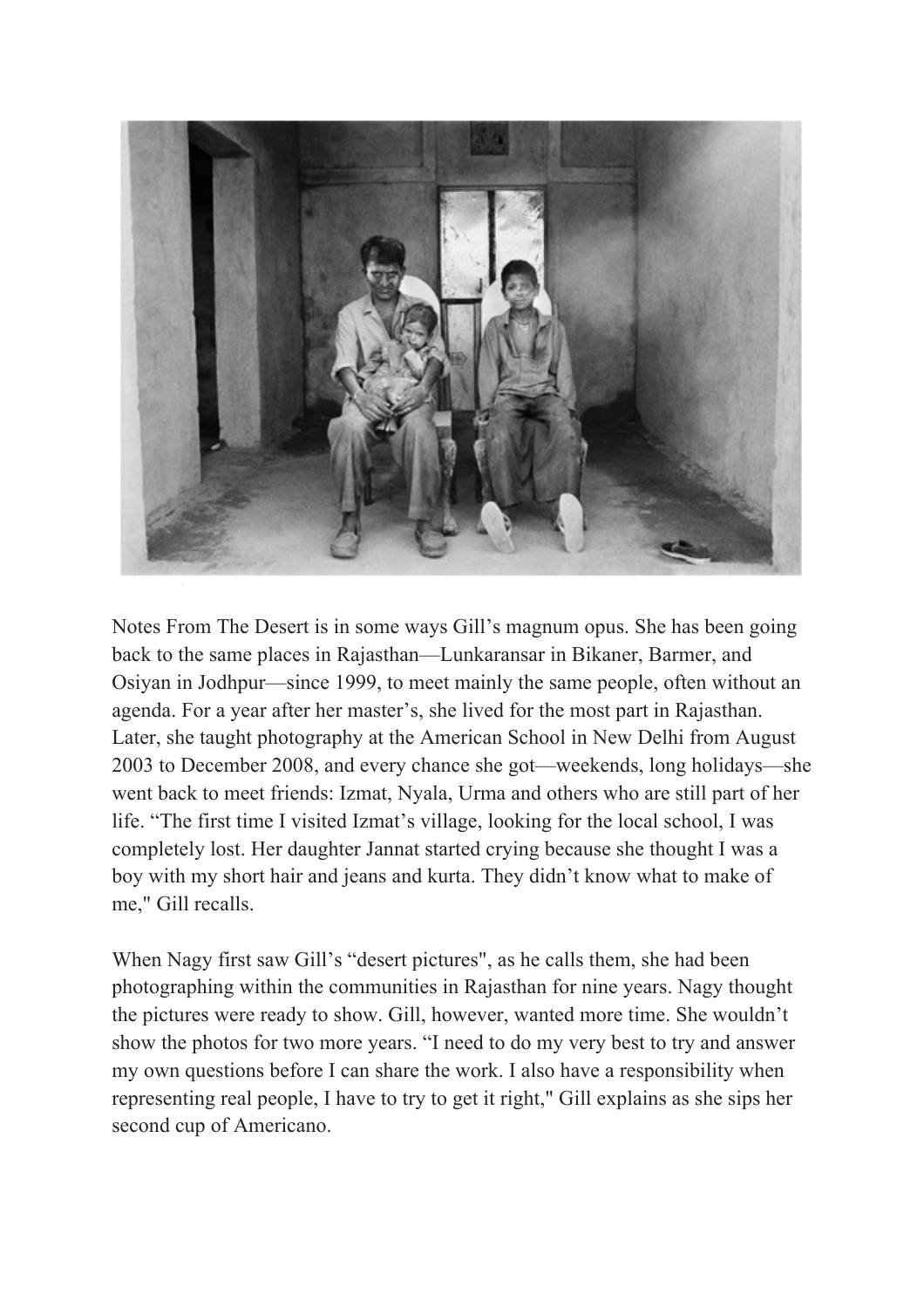Indeed, a two-way exchange of access and power stands out in Gill's desert pictures. Her friends—and they are friends now after 17 years of staying with them for days and weeks at a time and participating in life events from birth and death to the illness of a child—in western Rajasthan have given her unfettered access to their lives. The Birth Series of eight photographs, also part of the ongoing Notes From The Desert series, where Gill captures a midwife delivering her granddaughter, for example, would not have been possible if the photographer did not have the complete trust of the family.

And while her subjects have invited Gill into their lives, Gill too has invested in making it a relationship of equals. This is perhaps most obvious in the Balika Mela series shot in 2003 and 2010, in which Gill invited the subjects to choose how they wanted to be represented. The series comprises pictures Gill took in a makeshift studio she set up at a fair organized by non-governmental organization Urmul Setu Sansthan in Rajasthan.

"The set-up was quite rudimentary. I bought cloth from the local cloth shop to make my own backdrops, and there was a vase with some flowers, a chair and a small mirror borrowed from the local photo studio," she says. "In 2003, many of these village girls had not been photographed before. No one had a mobile phone. Then this amazing thing happened. They started to decide who they wanted to be photographed with and how, and the pictures became collaborative. The girls came up with their own completely original gestures. Like the three girls who stood shoulder-to-shoulder blessing the camera. They might have seen something like that in a religious calendar; I did not ask. Or the Jogi friends who sat on the chairs with the flowers between them with the supreme confidence of maharanis (queens)."

Nathaniel M. Stein, curator of Picture This: Contemporary Photography And India, an ongoing exhibition of works by Gill and three other photographers at the Philadelphia Museum of Art, US, says one of his favourite pictures in the Balika Mela series is of two girls, Madhu and Rampyari, posing with a camera. "In addition to the beauty of their gestures and gazes, I am always moved by the girls' choice to be photographed with one of Gill's cameras. The choice to hold a camera is so poignant given photography's chequered history in terms of representing marginalized social groups. It also says a lot about how meaningful Gill's presence is in this place and in their lives," he says on email.